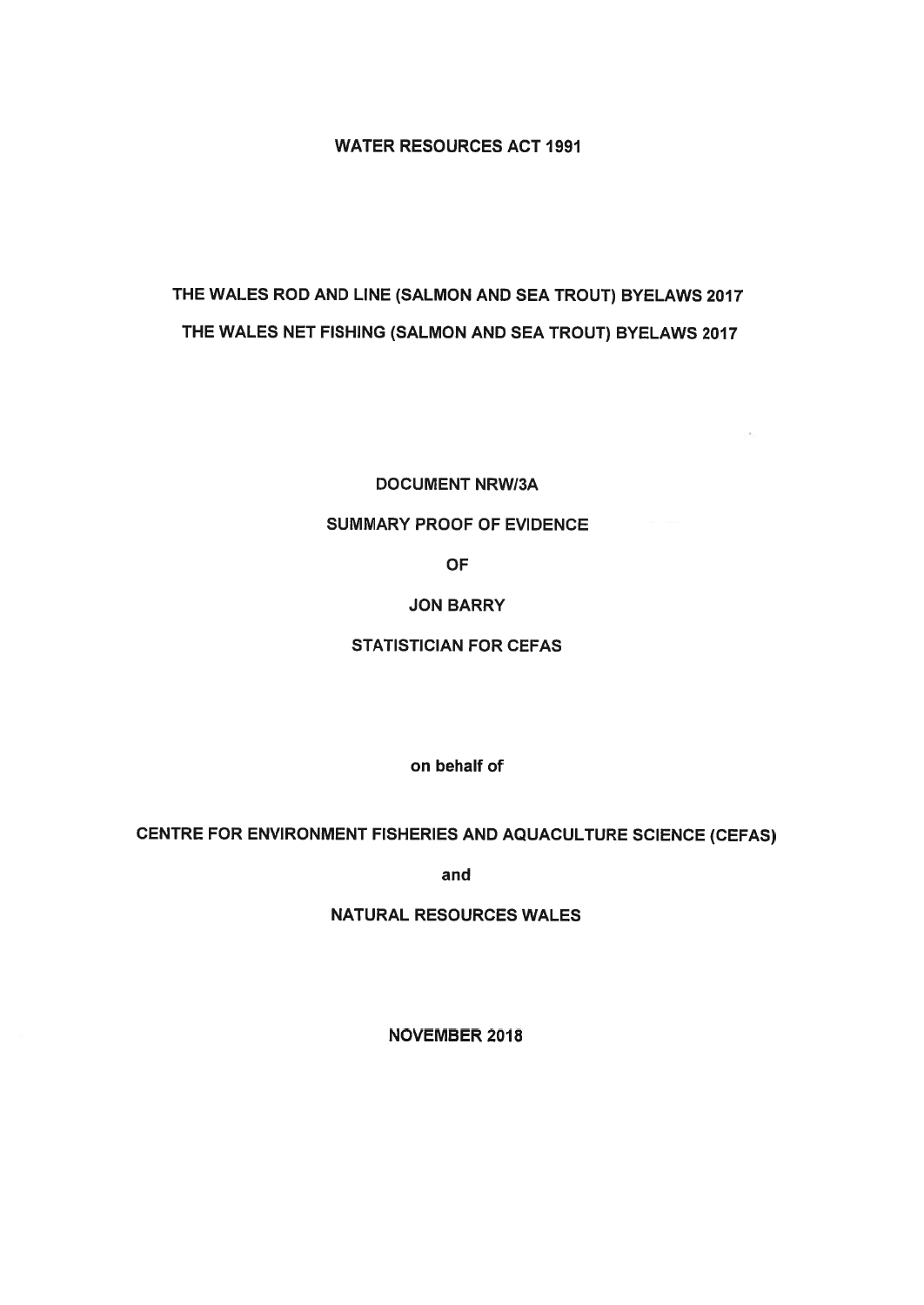#### $\mathbf{1}$ Introduction

- 1.1 My name is Jonathan Barry. I have <sup>a</sup> BSc in statistics from Reading University, an MSc in statistics from Edinburgh University and <sup>a</sup> Ph.D. in statistics from Lancaster University. I am <sup>a</sup> statistician working for Cefas - the Centre for Environment, Fisheries and Aquaculture Science - and honorary lecturer in the Environment section of the Data Science Institute at Lancaster University.
- 1.2 I have carried out statistical consultancy for over 30 years, since 1986. I have currently published around 85 peer-reviewed papers in the academic literature. Most of my work is in the ecological and environmental sciences.

#### 2Scope of evidence

- 2.1 My evidence covers:
	- 2.1.1 <sup>a</sup> description of the statistical aspects of the current approach to assessing the status of salmon stocks and the associated procedures for assessing compliance with managemen<sup>t</sup> objectives; and
	- 2.1.2 my response to the statistical critique of those procedures, which was commissioned by some of the stakeholder groups engaged in the formal consultation process on the byelaws, and prepared by O'Hagan and Fop of University College, Dublin.
- 2.2 The scope of my evidence therefore addresses the underlying methodology by which NRW have identified that there is <sup>a</sup> problem, and determined its nature and extent.
- 2.3I conclude that the approach taken by NRW is fit for purpose.

#### 3Statistical basis of salmon stock assessment modelling

3.1 The use of Conservation Limits in England and Wales has developed in line with the requirement of ICES and NASCO to set criteria against which to give advice on stock status and the need to manage and conserve individual river stocks. The status of individual river stocks in Wales is evaluated annually against these criteria, using egg deposition estimates. Conservation Limits indicate the minimum desirable spawning stock levels below which stocks should not be allowed to fall. The Conservation Limit is set at a stock size (defined in terms of eggs deposited) below which further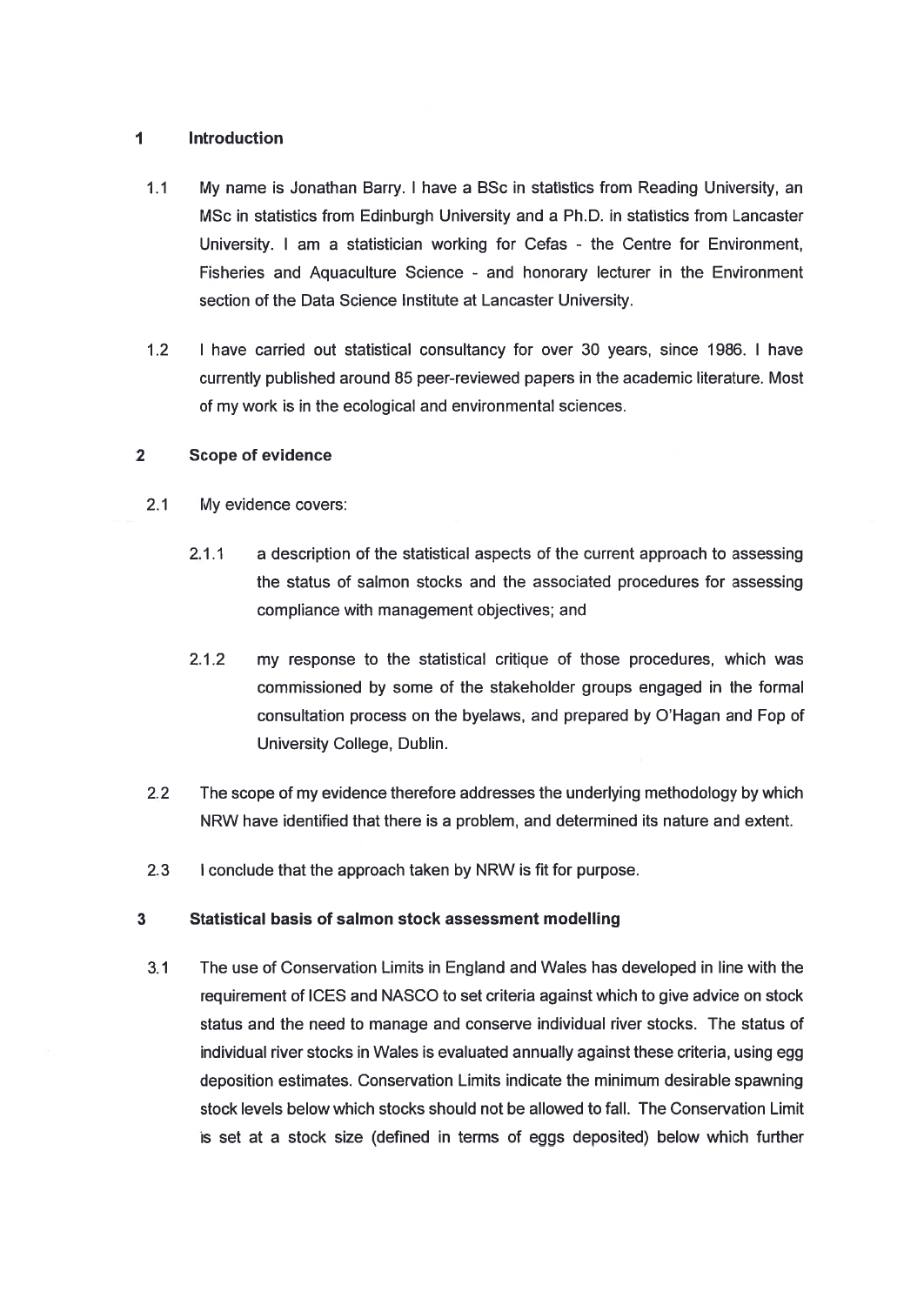reductions in spawner numbers are likely to result in significant reductions in the number of juvenile fish produced in the next generation.

- 3.2 in reviewing managemen<sup>t</sup> options and regulations, NRW also uses an over-arching Management Objective that <sup>a</sup> river's stock should be meeting or exceeding its Conservation Limit in at least four years out of five (i.e. >80% of the time). <sup>A</sup> Management Target is set for each river, representing <sup>a</sup> spawning stock level for managers to aim at in order to meet this objective. The target is set using the standard deviation of egg deposition estimates for the last <sup>10</sup> years, and is set at <sup>a</sup> level such that the Conservation Limit forms the  $20<sup>th</sup>$  percentile of a distribution, the average (or 50 percentile) of which equates to the Management Target. This means that if the river is reaching its Management Target, there should be an 80% chance of <sup>a</sup> <sup>g</sup>iven sample exceeding the Conservation Limit. Compliance with this objective is calculated annually for all the Principal Salmon Rivers in Wales for the latest assessment year and forecast for five years ahead.
- 3.3 These assessments for each Principal Salmon River are then incorporated into <sup>a</sup> national decision structure for guiding decisions on the need for fishery regulations. This assesses the probability of the river achieving the Management Objective in five years' time, indicates what change in exploitation rate is required, and helps to highlight the need for other managemen<sup>t</sup> actions where appropriate.

#### Details of the annual compliance assessment —

- 3.4 The performance of salmon stocks in Wales is assessed using a compliance scheme designed to give an early warning that <sup>a</sup> river has fallen below its conservation limit. Using an approac<sup>h</sup> introduced in 2004, Bayesian regression analyses are applied to egg deposition estimates from the last <sup>10</sup> years, <sup>a</sup> 20-percentile regression line is fit to the data and the probability that this regression line is above the conservation limit is calculated:
	- 3.4.1 if there is <sup>&</sup>lt; 5% probability that the regression line is above the conservation limit, the river fails to comply (i.e. is regarded 'at risk');
	- 3.4.2 if the probability is <sup>&</sup>gt; 95%, the river complies in that year (i.e. is 'not at risk');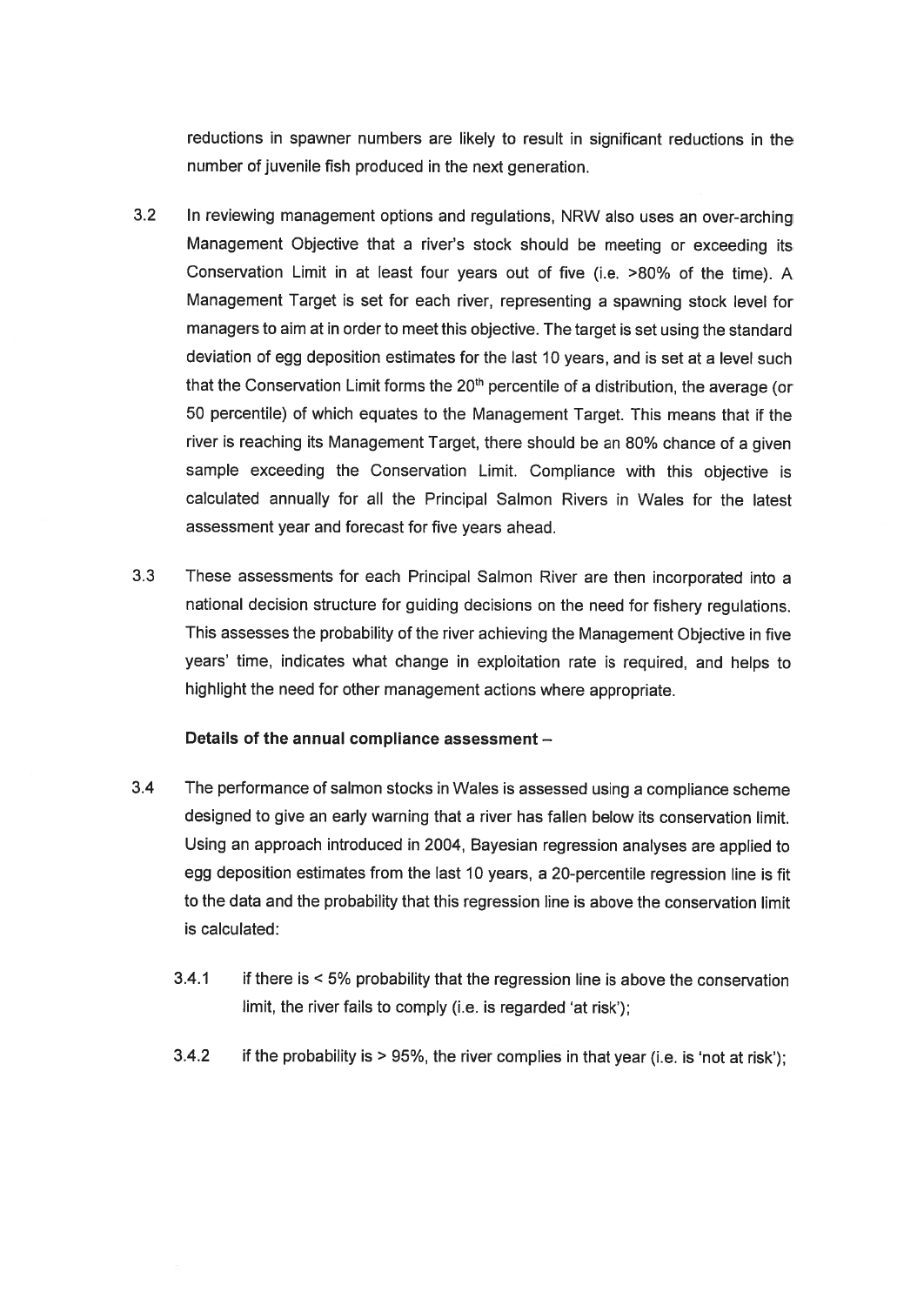- 3.4.3 between these probability values, we cannot be certain of the stock status and the rivet is 'probably at risk' (5% <sup>&</sup>lt; p <sup>&</sup>lt; 50%) or 'probably not at risk' (50%  $\leq p < 95\%)$ ).
- 3.5 In line with the precautionary approach, it is assumed that there is an underlying linear trend in the logarithms in the egg numbers (effectively this means that the change in egg numbers from time 1 to time 2 is proportionate to the egg numbers at time 1), and that trends observed in the pas<sup>t</sup> will continue into the future. The regression line is therefore extrapolated to project the likely future performance of the stock relative to its Conservation Limit, and so assess the likely effect of recent managemen<sup>t</sup> intervention and the need for additional measures.
- 3.6 It should be noted that egg deposition estimates for <sup>a</sup> river may be consistently above the Conservation Limit but status may still be uncertain. This can be the case where there is significant year-to-year variation in egg deposition estimates, which produces broad Bayesian Credible Intervals around the regression lines. It also arises because of the slope of the trend line and the increasing uncertainty associated with all regressions when extrapolated into the future.
- 3.7 As well as providing an assessment of the status of <sup>a</sup> river in relation to its Conservation Limit, the direction of the trend in the 10-year time-series of egg deposition estimates and its statistical significance may also serve as an important indicator of the need to take managemen<sup>t</sup> action and of the degree of intervention required. Thus, <sup>a</sup> clear negative trend would give additional cause for concern.
- 3.8 Conservation Limits and Management Targets form only one par<sup>t</sup> of the assessment of the status of <sup>a</sup> stock, and managemen<sup>t</sup> decisions are never based simply on <sup>a</sup> compliance result alone. Because stocks are naturally variable, the magnitude and duration of compliance failures are also key considerations. A range of other factors are also taken into account; particularly, the structure of the stock and any evidence concerning the status of particular stock components, such as tributary populations or age groups, based for example on patterns of run timing and the production of juveniles in the river sub-catchments.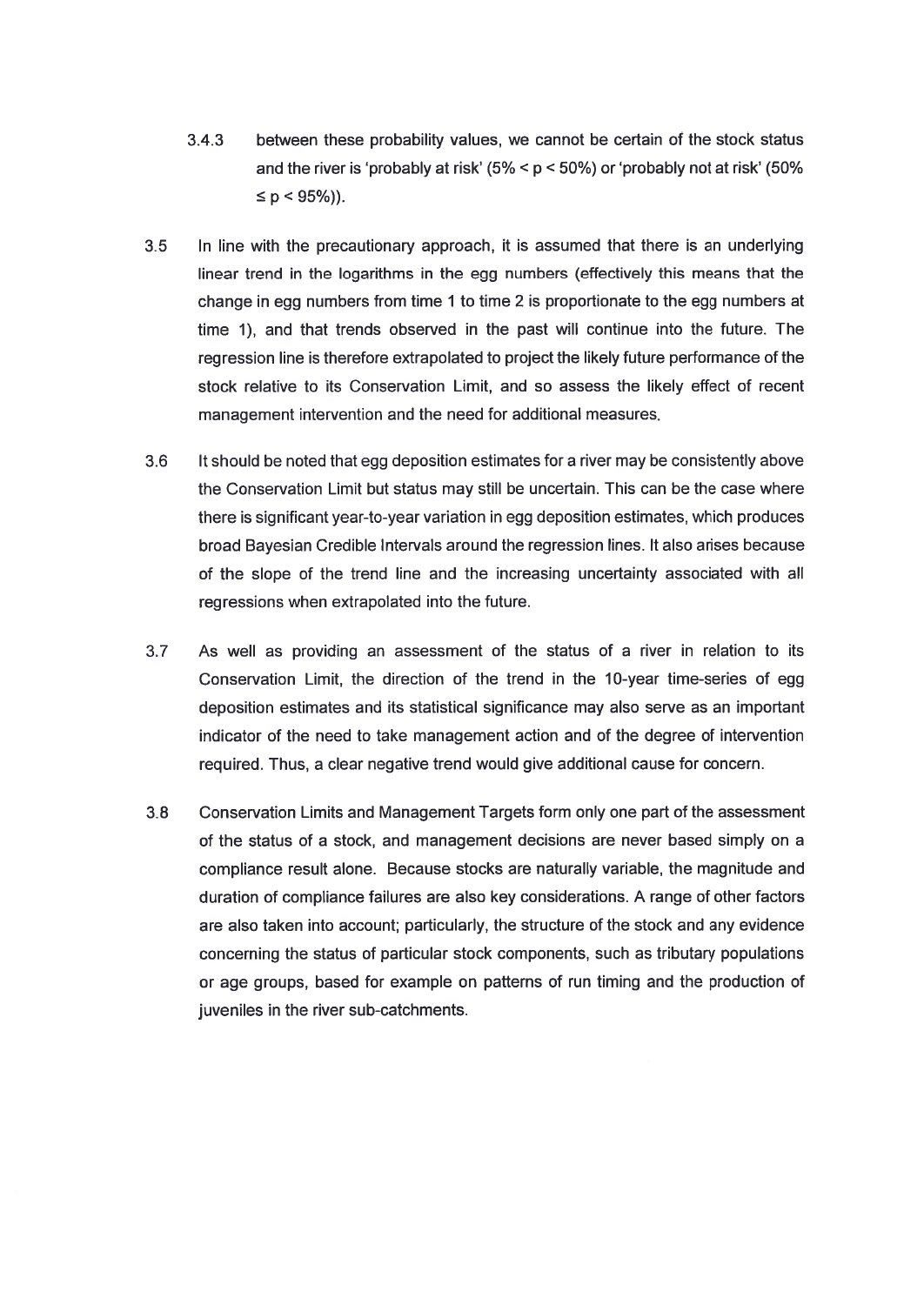# 4 Discussions with University College, Dublin Academics

- 4.1 <sup>I</sup> was asked to review comments included in reports produced by Dr O'Hagan and Dr Fop that were appended to letters sent by stakeholder groups in response to the consultation process around the proposed new fishery control measures.
- 4.2 <sup>I</sup> produced an initial assessment of the O'Hagan and Fop reports in April 2018, to inform the production of <sup>a</sup> formal Cefas response, which was later included in Defra's May 2018 response to the Chairman of the Ribble Fisheries Consultative Association. <sup>I</sup> later produced <sup>a</sup> further short repor<sup>t</sup> in response to the circulation of additional comments on statistical issues from Dr O'Hagan and Dr Fop that had been produced in response to the Cefas report.
- 4.3 I do not agree with O'Hagan and Fop on many of the more minor points that they raised. However, more importantly, <sup>I</sup> am at odds with them on their opposition to assuming <sup>a</sup> linear reduction in (log) egg numbers in the future when one has been observed in the past.
- 4.4 The method used by the Environment Agency and NRW is based on <sup>a</sup> precautionary approac<sup>h</sup> and assumes that what has happened in the pas<sup>t</sup> could happen in the future. I think that it is instructive to consider the options if a linear decline in (log) egg numbers is observed.
	- 1. Assume that <sup>a</sup> linear decline will happen in the future (the EA/NRW model approach). If you are correct, then taking remedial action will hopefully resolve the problem. If you are wrong, then your remedial actions were unnecessary.

OR

- 2. Assume that <sup>a</sup> linear decline will NOT happen in the future (which is essentially the time series approac<sup>h</sup> propose<sup>d</sup> by the consultant statisticians). If you are wrong, then this could cause damage to the fishery because remedial action has not been taken. If you are correct, then you won't have taken remedial action unnecessarily.
- 4.5 Of the options above, <sup>I</sup> think that <sup>1</sup> is best because the adverse consequence (unnecessary remedial action) is far less serious than the adverse consequence in <sup>2</sup> (damage to the stock). This is clearly <sup>a</sup> value judgement, in line with the precautionary